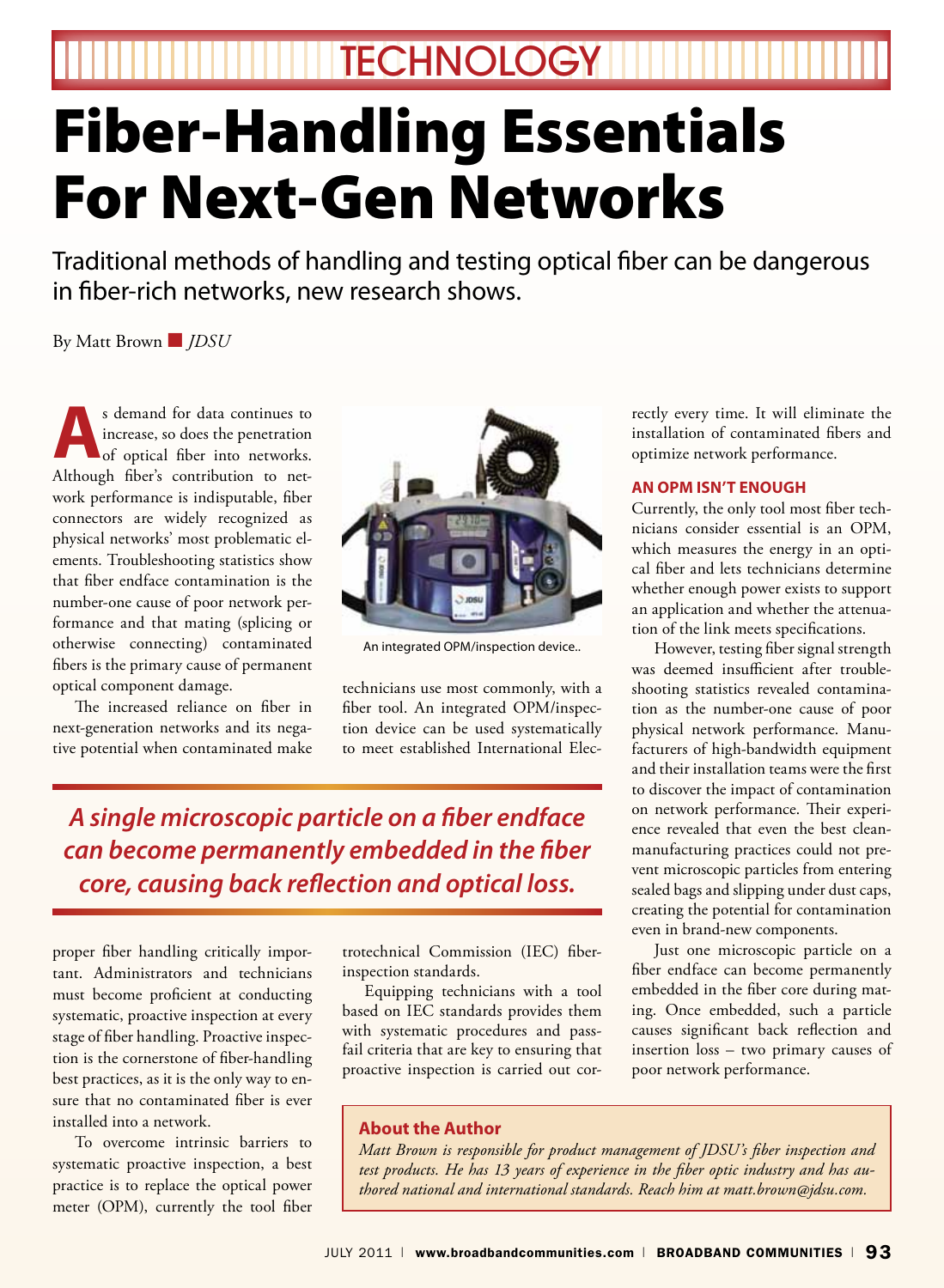## **TECHNOLOGY**

## **Proactive Inspection Model**

This simple inspection process ensures that fiber endfaces are clean prior to mating connectors:

- **1 Inspect:** Use a microscope to inspect the fiber. If the fiber is dirty, go to step 2. If the fiber is clean, go to step 4.
- **2 Clean:** If the fiber is dirty, use a cleaning tool to clean the fiber endface.
- **3 Inspect:** Use a microscope to reinspect and confirm that the fiber is clean. If the fiber is still dirty, go back to step 2. If the fiber is clean, go to step 4.
- **4 Connect:** If both the male and female connectors are clean, they are ready to connect.



Because microscopic particles on a fiber can go undetected by an OPM, testing alone before mating is not enough. The only way to ensure that a fiber is truly clean before mating is through proactive visual inspection using a microscope designed specifically for inspecting optical fiber.

## **The Case for Proactive Inspection**

With microscopic contamination always a possibility even in new fiber components, the full potential of a low-loss fiber connection is realized only when technicians ensure *prior to a fiber*'*s first mating* that no contamination is present. This is possible only through microscopic visual inspection of every fiber, every time, before it is mated – the definition of systematic proactive inspection.

Anyone familiar with the physical layer of a network understands the potential for contamination once a fiber is in the network environment. Because of this potential, technicians' practicing systematic proactive inspection every

time they handle a fiber is essential to network performance.

In the absence of systematic proactive inspection, administrators run the risk of installing dirty fiber that impairs optical signals and decreases network performance. Mating dirty fibers carries the additional risk of embedding dirt into the fiber, which can permanently damage the fiber and the connected network equipment. This may lead to network interruption later, when fiber repolishing or replacement becomes necessary.

Worse, when the damage done to fiber by embedded dirt is discovered only after the fiber has been installed in costly network equipment, replacing or repolishing the fiber is not always an option. This makes troubleshooting costs, asset damage and network downtime exponentially higher. However, with systematic proactive inspection, fiber can almost always be cleaned. This completely eliminates the potential for fiber contamination, network downtime and permanent equipment damage.

The impact of contamination on network performance and the benefits of systematic proactive inspection led to practical research by the International Electronics Manufacturing Initiative. The findings of this research became the pillar for the international standard IEC-61300-3-35.

This standard specifies visual inspection procedures and pass-fail criteria that must be used to achieve the measurable benefits associated with proactive inspection. Equipping technicians with a model based on this IEC standard is key to ensuring that proactive inspection is carried out correctly every time.

Making the connection between the benefits of proactive inspection of optical fiber and the bottom line is easy. Companies that have adopted proactive inspection on a large scale have massively reduced the need for troubleshooting and have lowered operating costs, showing that the operational benefits of proactive inspection clearly outweigh the costs. Adopting proactive inspection also reduces network downtime and maintenance costs. Keeping a network active and users online improves productivity. In addition, because proactive inspection ensures that network components operate at their highest level of performance, it can optimize signal and network performance, prevent network damage and protect equipment and technology investments.

## **Barriers to Proactive Inspection**

In spite of these considerable benefits, proactive inspection is not systematically practiced. In 2008, approximately 60,000 OPMs were sold, compared with approximately 7,000 optical inspection devices. These figures reflect the first barrier to proactive inspection: cost. This includes both the cost of purchasing optical fiber inspection devices and the cost of the time required to add proactive inspection to the optical fiber handling process.

Although they are real, these costs are significantly less than the costs of reactive inspection that result from poor network performance. This fact, coupled with the financial and productivity